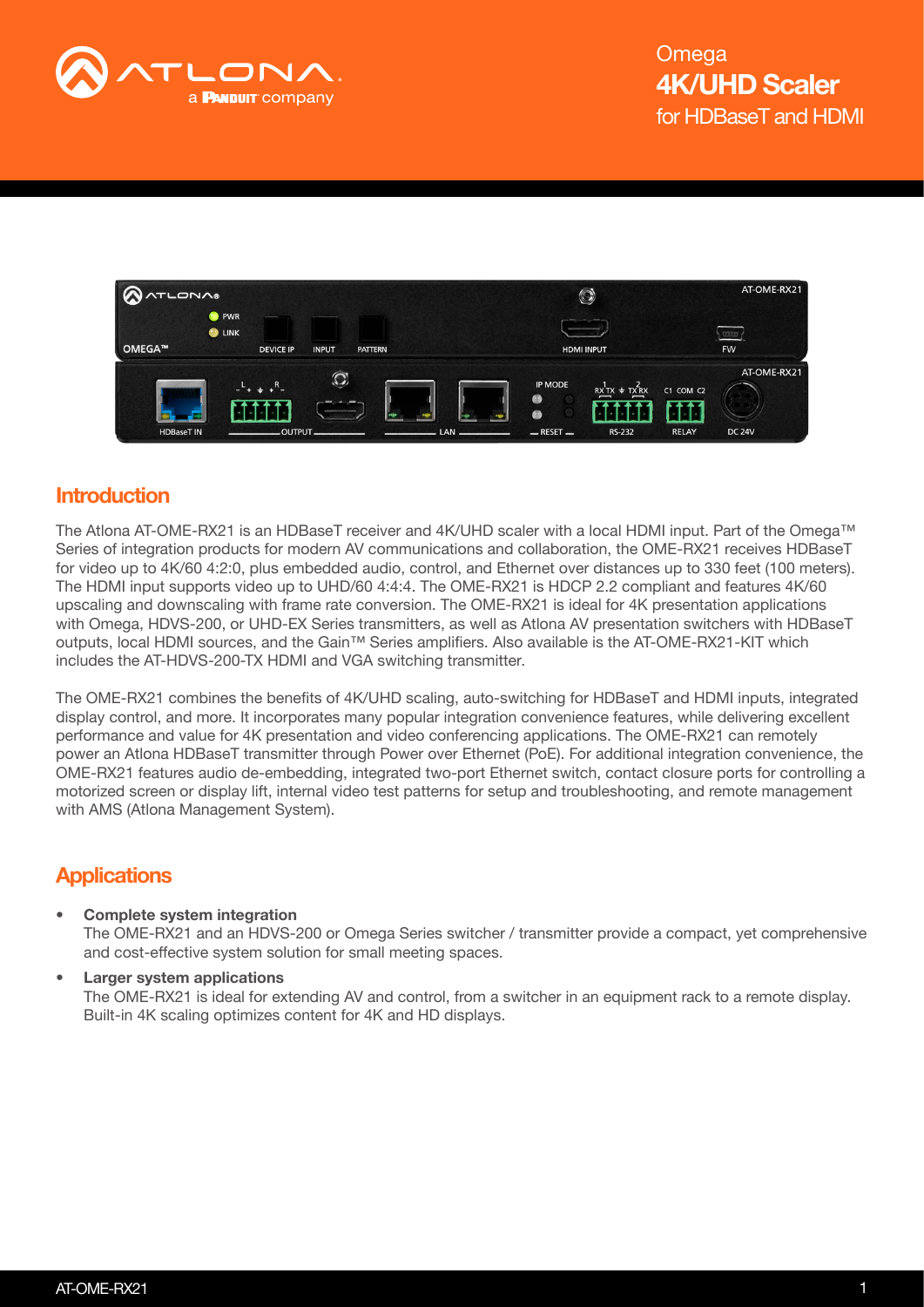

## Key Features

#### HDBaseT receiver with local HDMI input

- Two-input switcher with HDBaseT and HDMI inputs.
- HDMI input is ideal for a wireless gateway, PC, video conferencing codec, or media player installed near a display.

#### Video, audio, power, and data over category cable utilizing HDBaseT technology

- Receives up to 330 feet (100 meters) @ 1080p with CAT5e/6 or 4K/UHD using CAT6a/7 cable.
- Uses easy-to-integrate category cable for low-cost, reliable system installation.

#### 4K/UHD downscaling and upscaling

- Preserves color and spatial detail when down-converting 4K content to 1080p or vice versa.
- Ideal for presentation applications where content is to be viewed on a variety of 4K and HD displays, including a confidence monitor.

#### Local AC powering – PoE (Power over Ethernet) source

- Supplies industry standard PoE over HDBaseT to an Omega™ or HDVS-200 Series transmitter.
- Allows convenient transmitter installation at any remote location, without the need for local AC power.

#### Automatic input selection and automatic display control

- Automatically changes display power state, and switches between inputs based on device connection or disconnection from the switcher.
- Enables effortless, automated system operation without the need for an external control system.

#### Audio de-embedding

- De-embeds two channel PCM audio from any video source to a balanced, analog audio output.
- Independent volume and mute controls for embedded and de-embedded two-channel PCM audio, plus fiveband EQ for the analog audio output.

#### Dual Ethernet ports and integrated network switch

- Allows a single connection to an AV LAN for IP control of a display and the OME-RX21 (plus transmitter or switcher over HDBaseT).
- Simplify system design and integration with just one network drop for AV system control.

#### Contact closure for screen or display lift control

- Dry contact closure triggers electronic screen or lift operation based on active or standby mode of the switcher / scaler.
- Automates screen or lift activation at system power-up; eliminates need for a separate AV control system.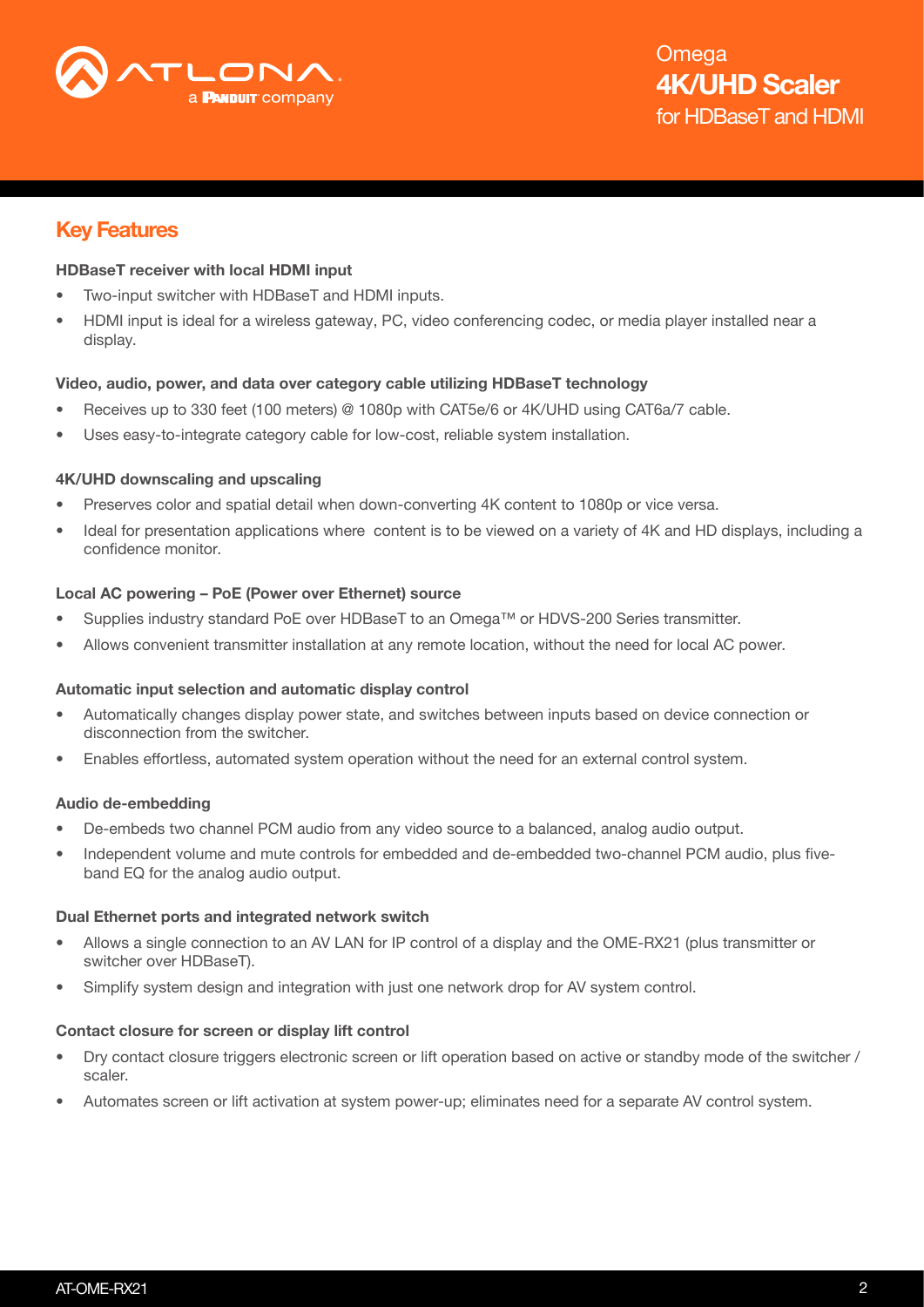

## **Specifications**

| Video                                   |                                                                                                                                                                                                |                                                                                   |                                                                                                                                                                        |                                                                      |
|-----------------------------------------|------------------------------------------------------------------------------------------------------------------------------------------------------------------------------------------------|-----------------------------------------------------------------------------------|------------------------------------------------------------------------------------------------------------------------------------------------------------------------|----------------------------------------------------------------------|
| Signal Type                             | Input - HDMI                                                                                                                                                                                   |                                                                                   |                                                                                                                                                                        |                                                                      |
|                                         | Output - HDBaseT                                                                                                                                                                               |                                                                                   |                                                                                                                                                                        |                                                                      |
| <b>Copy Protection</b>                  | <b>HDCP 2.2</b>                                                                                                                                                                                |                                                                                   |                                                                                                                                                                        |                                                                      |
| <b>Pixel Clock</b>                      | 300MHz                                                                                                                                                                                         |                                                                                   |                                                                                                                                                                        |                                                                      |
| UHD/HD/SD                               | 4096x2160@60 <sup>(1)</sup> /50 <sup>(1)</sup> /30/25/24Hz<br>3840×2160@60 <sup>(1)</sup> /50 <sup>(1)</sup> /30/25/24Hz<br>1080p@60/59.9/50/30/29.97/25/<br>24/23.98Hz<br>1080i@30/29.97/25Hz |                                                                                   | 720p@60/59.94/50Hz<br>576p@50Hz<br>576i@25Hz<br>480p@60/59.96Hz<br>480i@30Hz                                                                                           |                                                                      |
| <b>VESA</b><br>All resolutions are 60Hz | 2560×1600<br>1920×1200<br>1680×1050<br>1600×1200<br>1440×900<br>1400×1050<br>1280×1024                                                                                                         |                                                                                   | 1280×800<br>1366×768<br>1360×768<br>1152×864<br>1024×768<br>800×600<br>640×480                                                                                         |                                                                      |
| Scaler Up/Down                          | 4096x2160p60<br>4096x2160p50<br>4096x2160p30<br>4096x2160p25<br>4096x2160p24<br>3840x2160p60<br>3840x2160p50<br>3840x2160p30<br>3840x2160p25<br>3840x2160p24<br>2048x1080p60<br>1920x1200p60   |                                                                                   | 1920x1080p60<br>1920x1080p50<br>1920x1080p25<br>1920x1080p24<br>1600x1200p60<br>1360x768p60<br>1280x800p60<br>1280x768p60<br>1280x720p60<br>1280x720p50<br>1024x768p60 |                                                                      |
| <b>Color Space</b>                      | YUV, RGB                                                                                                                                                                                       |                                                                                   |                                                                                                                                                                        |                                                                      |
| <b>Chroma Subsampling</b>               | 4:4:4, 4:2:2, 4:2:0                                                                                                                                                                            |                                                                                   |                                                                                                                                                                        |                                                                      |
|                                         |                                                                                                                                                                                                |                                                                                   |                                                                                                                                                                        |                                                                      |
| Audio                                   |                                                                                                                                                                                                |                                                                                   |                                                                                                                                                                        |                                                                      |
| <b>HDMI Pass-Through Formats</b>        | <b>PCM 2.0</b><br><b>LPCM 5.1</b><br><b>LPCM 7.1</b>                                                                                                                                           | Dolby <sup>®</sup> Digital<br>Dolby Digital Plus™<br>Dolby TrueHD<br>Dolby Atmos® |                                                                                                                                                                        | DTS® Digital Surround™<br>DTS-HD Master Audio <sup>™</sup><br>DTS:X® |
| <b>Bit Rate</b>                         | 24 Mbits/s max                                                                                                                                                                                 |                                                                                   |                                                                                                                                                                        |                                                                      |
| <b>Analog Audio</b>                     |                                                                                                                                                                                                |                                                                                   |                                                                                                                                                                        |                                                                      |
| Format                                  | Stereo 2-Channel                                                                                                                                                                               |                                                                                   |                                                                                                                                                                        |                                                                      |
| <b>Balanced Output</b>                  | +4 dBu nominal gain, +20 dB headroom                                                                                                                                                           |                                                                                   |                                                                                                                                                                        |                                                                      |
| <b>Frequency Response</b>               | 20 Hz to 20 kHz, ± 0.5 dB                                                                                                                                                                      |                                                                                   |                                                                                                                                                                        |                                                                      |
| Impedance                               | $150 \Omega$                                                                                                                                                                                   |                                                                                   |                                                                                                                                                                        |                                                                      |
| Stereo channel separation               | $> 90$ dB                                                                                                                                                                                      |                                                                                   |                                                                                                                                                                        |                                                                      |
| THD+N                                   | $< 0.03\%$ at 20 Hz to 20 kHz                                                                                                                                                                  |                                                                                   |                                                                                                                                                                        |                                                                      |
| <b>SNR</b>                              | > 90 dB at 1 kHz, zero clipping @ 0 dBFS, unweighted                                                                                                                                           |                                                                                   |                                                                                                                                                                        |                                                                      |
| EQ                                      | 5 band, 63Hz, 85Hz, 250Hz, 1kHz, 4kHz                                                                                                                                                          |                                                                                   |                                                                                                                                                                        |                                                                      |
| <b>Sample Rate</b>                      | 32 kHz, 44.1 kHz, 48 kHz, 88.2 kHz, 96 kHz, 176.4 kHz, 192 kHz                                                                                                                                 |                                                                                   |                                                                                                                                                                        |                                                                      |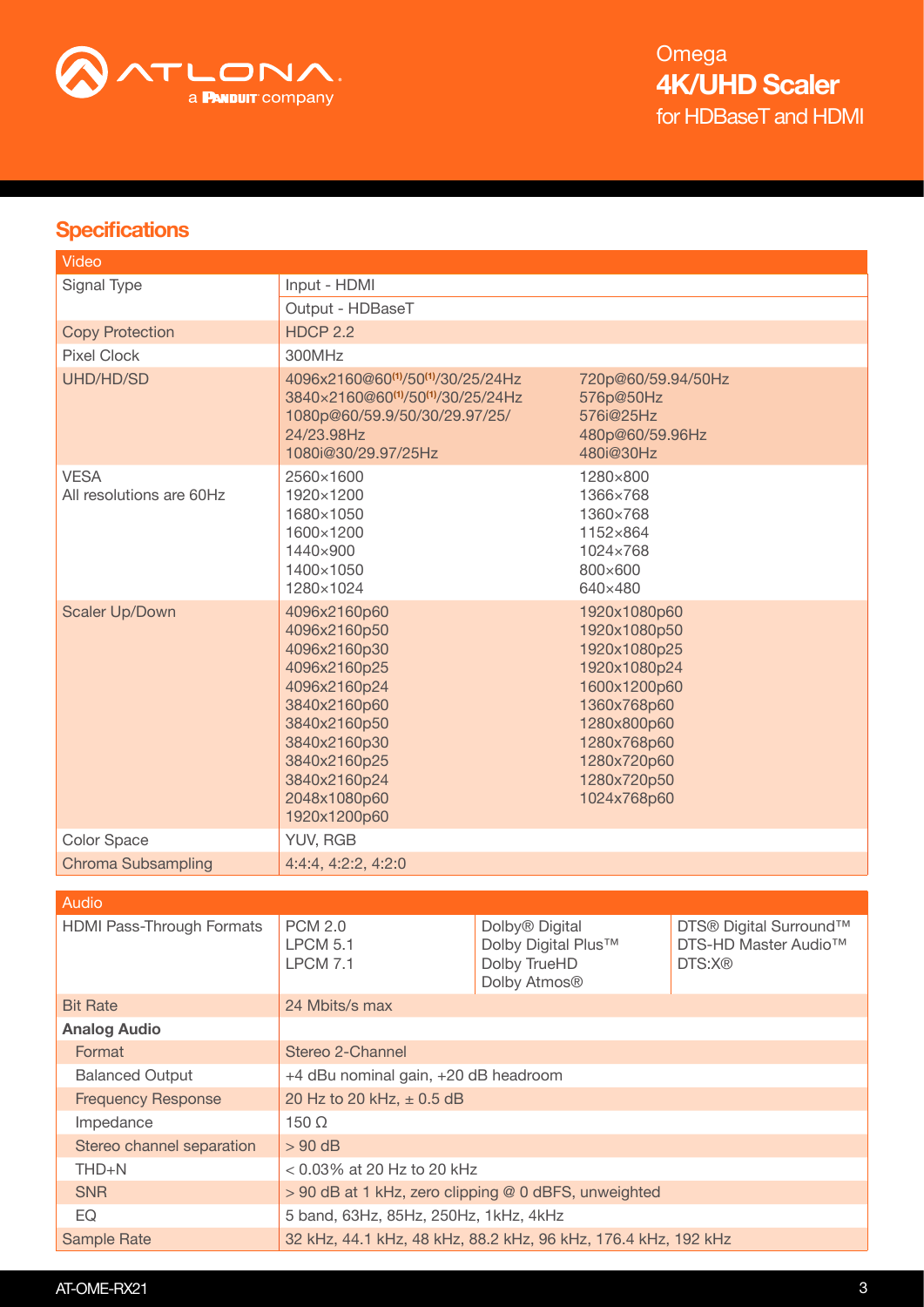

| <b>Ethernet</b>                |                                                                                                   |
|--------------------------------|---------------------------------------------------------------------------------------------------|
| Port                           | $2 \times$ RJ45                                                                                   |
| <b>Standards and Protocols</b> | HTTPS, Telnet, mDNS, SSL, IEEE 802.1x                                                             |
| <b>Speeds</b>                  | 10/100/1000 Mbps                                                                                  |
| Addressing                     | DHCP, Static – selectable through rear panel, IP & RS-232 commands, and built-in<br>web server    |
|                                |                                                                                                   |
| <b>RS-232</b>                  |                                                                                                   |
| Port                           | 2 x 3-pin captive screw                                                                           |
| <b>Default Parameters</b>      | Port 1 (display control) - 9600, 8-bit, None, 1<br>Port 2 (unit control) - 115200, 8-bit, None, 1 |
| Use                            | 1-way connected display control<br>2-way device control and monitoring                            |
| <b>Baud Rates</b>              | 2400, 4800, 9600, 19200, 38400, 57600, 115200                                                     |
| Data flow                      | Bi-directional                                                                                    |
|                                |                                                                                                   |
| Relay                          |                                                                                                   |
| Port                           | 1 x 3-pin captive screw                                                                           |

| Port                     | 1 x 3-pin captive screw             |
|--------------------------|-------------------------------------|
| <b>State</b>             | Normally open (NO)                  |
| Mode                     | Adjustable between Toggle and Pulse |
| <b>Electrical rating</b> | 48V@1A                              |

| <b>CEC</b> |                                             |
|------------|---------------------------------------------|
| Port       | 1 x HDMI, Type A, 19-pin female             |
| Triggering | Through IP, RS-232, and built-in web server |

| <b>Resolution / Distance</b> | 4K/UHD - Feet / Meters |     | 1080p - Feet / Meters |     |
|------------------------------|------------------------|-----|-----------------------|-----|
| HDMI IN/OUT                  | 15                     |     | 30                    | 10  |
| CAT <sub>5e</sub>            | 295                    | 90  | 330                   | 100 |
| CAT6/6a/7                    | 330                    | 100 | 330                   | 100 |

| <b>Buttons and Indicators</b>                                          |                                                     |
|------------------------------------------------------------------------|-----------------------------------------------------|
| <b>Control Buttons:</b><br>DEVICE IP, INPUT, PATTERN<br>IP MODE, RESET | 3 - momentary, tact-type<br>2 - momentary, recessed |
| <b>Function Indicators:</b><br>IP MODE, RESET, PWR<br><b>LINK</b>      | 3 - LED, green<br>1 - LED, Yellow                   |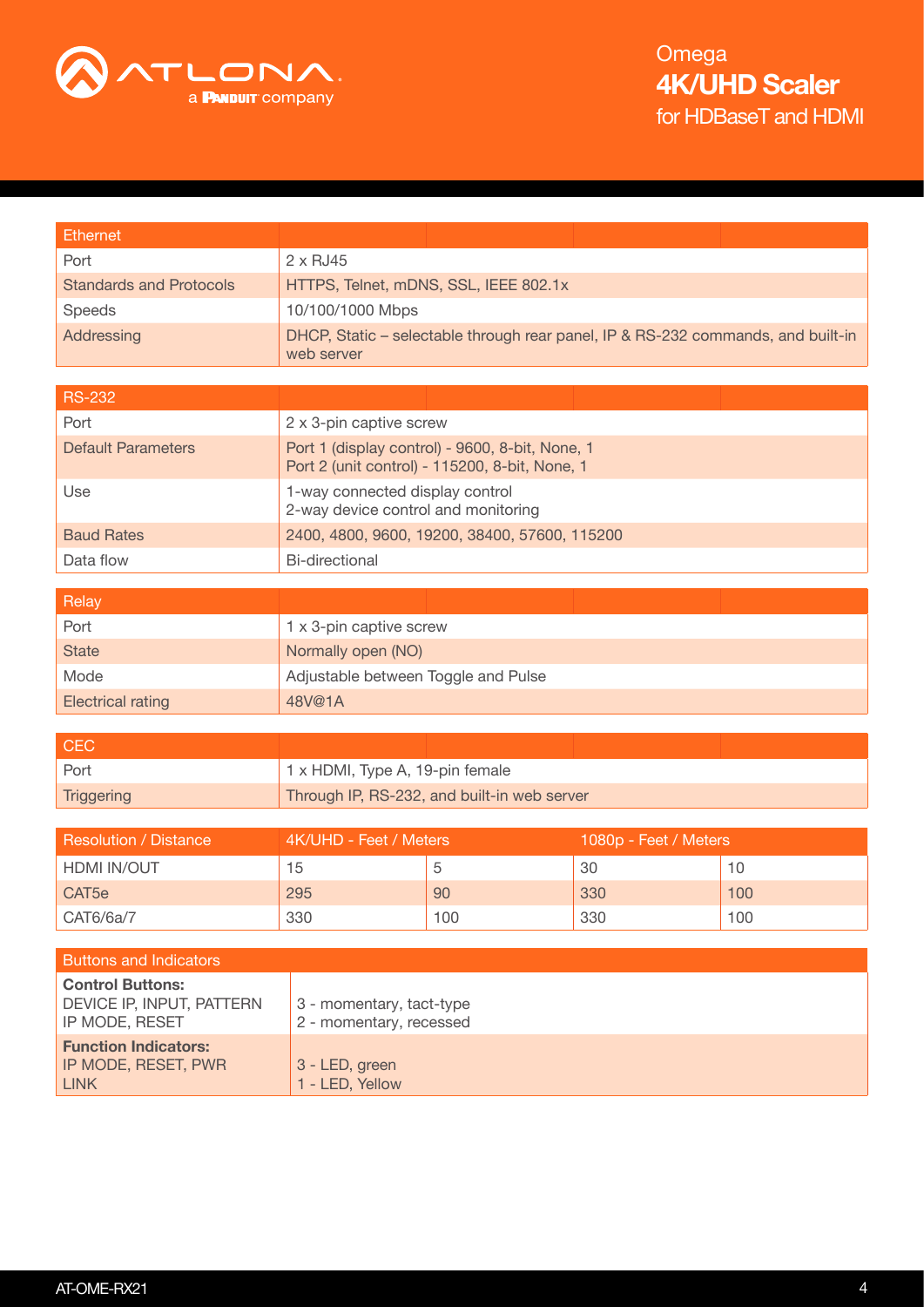

| <b>Connectors</b>      |                                                           |                    |  |  |
|------------------------|-----------------------------------------------------------|--------------------|--|--|
| <b>HDMI IN</b>         | 1 - Type A, 19-pin female                                 |                    |  |  |
| <b>HDBaseT IN</b>      | 1 - RJ45, female                                          |                    |  |  |
| <b>HDMI OUT</b>        | 1 - Type A, 19-pin female                                 |                    |  |  |
| <b>AUDIO OUT</b>       | 1 - 5-pin captive screw, balanced / unbalanced 2-channel  |                    |  |  |
| <b>RELAY</b>           | 1 - 3-pin captive screw                                   |                    |  |  |
| <b>RS-232</b>          | 2 - 3-pin captive screw (bidirectional)                   |                    |  |  |
| <b>LAN</b>             | 2 - RJ45, 100Base-T                                       |                    |  |  |
| <b>DC 24V</b>          | 1 - 4-pin, mini-DIN locking connector                     |                    |  |  |
|                        |                                                           |                    |  |  |
| Temperature            | Fahrenheit                                                | <b>Celsius</b>     |  |  |
| Operating              | 32 to 122                                                 | 0 to 50            |  |  |
| Storage                | $-4$ to $140$                                             | $-20$ to $60$      |  |  |
| Humidity (RH)          | 20% to 60%, non-condensing                                |                    |  |  |
| Power                  |                                                           |                    |  |  |
| Consumption            | <b>TBDW</b>                                               |                    |  |  |
| <b>Supply</b>          | Input: 100 - 240 V AC, 50/60 Hz<br>Output: 24 V / 2.7A DC |                    |  |  |
|                        |                                                           |                    |  |  |
| Dimensions (H x W x D) | <b>Inches</b>                                             | <b>Millimeters</b> |  |  |
| Unit                   | $1.02 \times 8.62 \times 5.98$                            | 26 x 219 x 152     |  |  |
| <b>Power Supply</b>    |                                                           |                    |  |  |
|                        |                                                           |                    |  |  |
| Weight                 | Pounds                                                    | Kilograms          |  |  |
| Device                 | 1.96                                                      | 0.89               |  |  |
| Certification          |                                                           |                    |  |  |
|                        |                                                           |                    |  |  |
|                        |                                                           |                    |  |  |
| Device                 | CE, FCC, UL                                               |                    |  |  |

## **Accessories**

| <b>SKU</b>   | <b>Description</b>             |
|--------------|--------------------------------|
| AT-LC-H2H-1M | LinkConnect HDMI to HDMI Cable |
| AT-LC-H2H-2M | LinkConnect HDMI to HDMI Cable |
| AT-LC-H2H-3M | LinkConnect HDMI to HDMI Cable |

## **Footnotes**

1 4K/UHD @ 60Hz is limited to 4:2:0 over HDBaseT, 4K/UHD@60Hz 4:4:4 is available via local HDMI